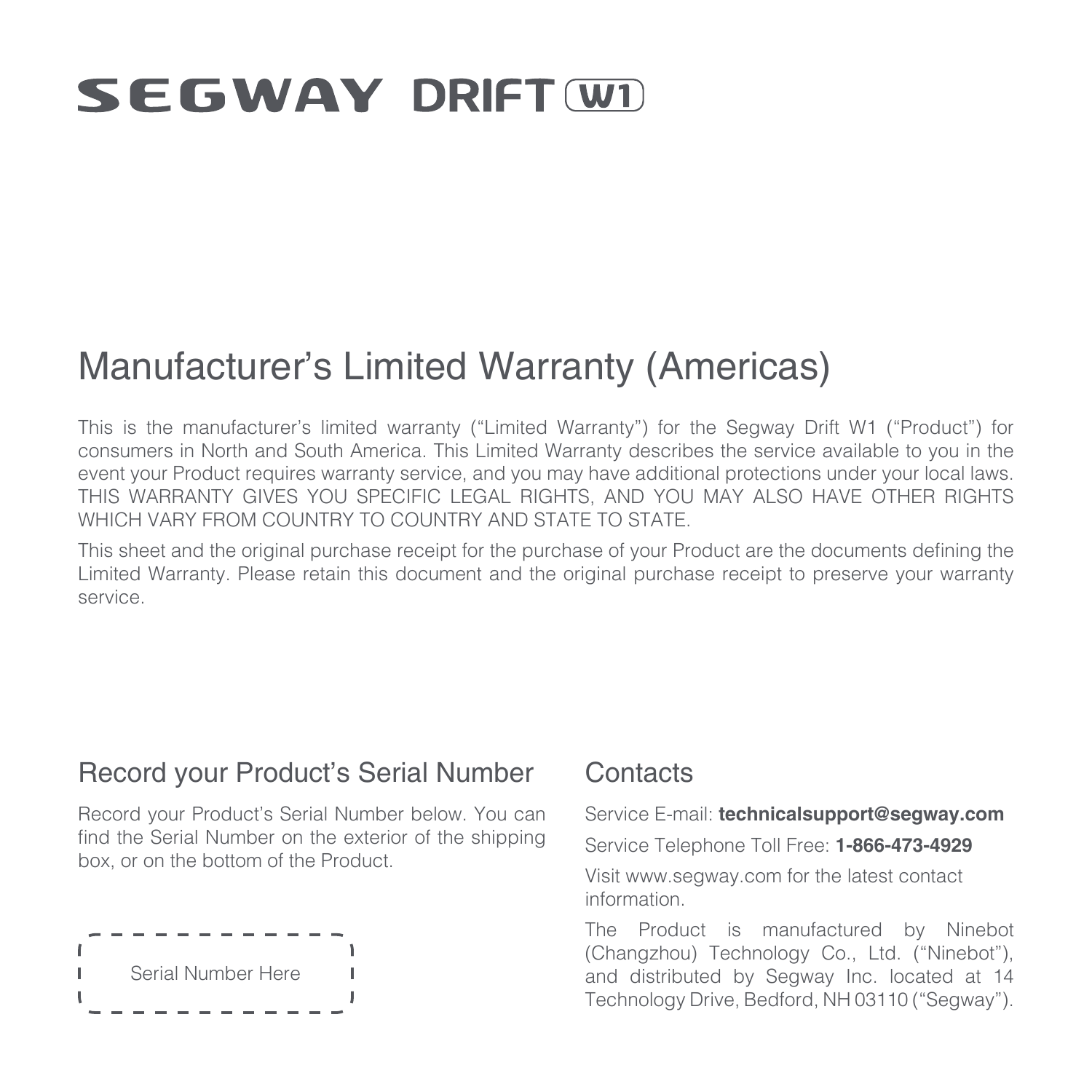### 1. Limited Warranty Period

This Limited Warranty covers all defects in material and workmanship of the Product arising or occurring as a result of your normal and ordinary use of the Product. In the event a defect covered by this Limited Warranty occurs, Segway will repair or replace your Product in accordance with the terms of this Limited Warranty. The applicable period for the Limited Warranty begins on the date of the original purchase of the Product from an authorized reseller, and applies to the Product in the following ways:

|                    | • Battery Assembly       |  |  |  |
|--------------------|--------------------------|--|--|--|
|                    | • Power Button Board     |  |  |  |
|                    | • Motor Wheel Assembly   |  |  |  |
|                    |                          |  |  |  |
| • Charger          |                          |  |  |  |
| • AC Line          |                          |  |  |  |
|                    |                          |  |  |  |
| • Glow Lights      |                          |  |  |  |
|                    | • Handle Assembly        |  |  |  |
|                    | • All Mainframe Covers   |  |  |  |
| $\bullet$ Foot Mat |                          |  |  |  |
|                    | • Rubber Bumper Assembly |  |  |  |

#### **Replacements and Repairs**

The longer of: (i) the remainder of the original Limited Warranty for the Product; or (ii) 90 days from the consumer's date of receipt of the replacement or repaired Product.

#### 2. Limited Warranty Service Process

Segway's online help resources are available at: http://www.segway.com/support/service-warranties.

If you discover what you believe is a defect for your Product, please contact Segway at 1-866-473-4929 or at technicalsupport@segway.com. Segway's technical support personnel are available to assist you in diagnosing and fixing any problems you may encounter in the use of your Product. In the event we cannot help you fix the problem, you may be entitled to warranty service under this Limited Warranty.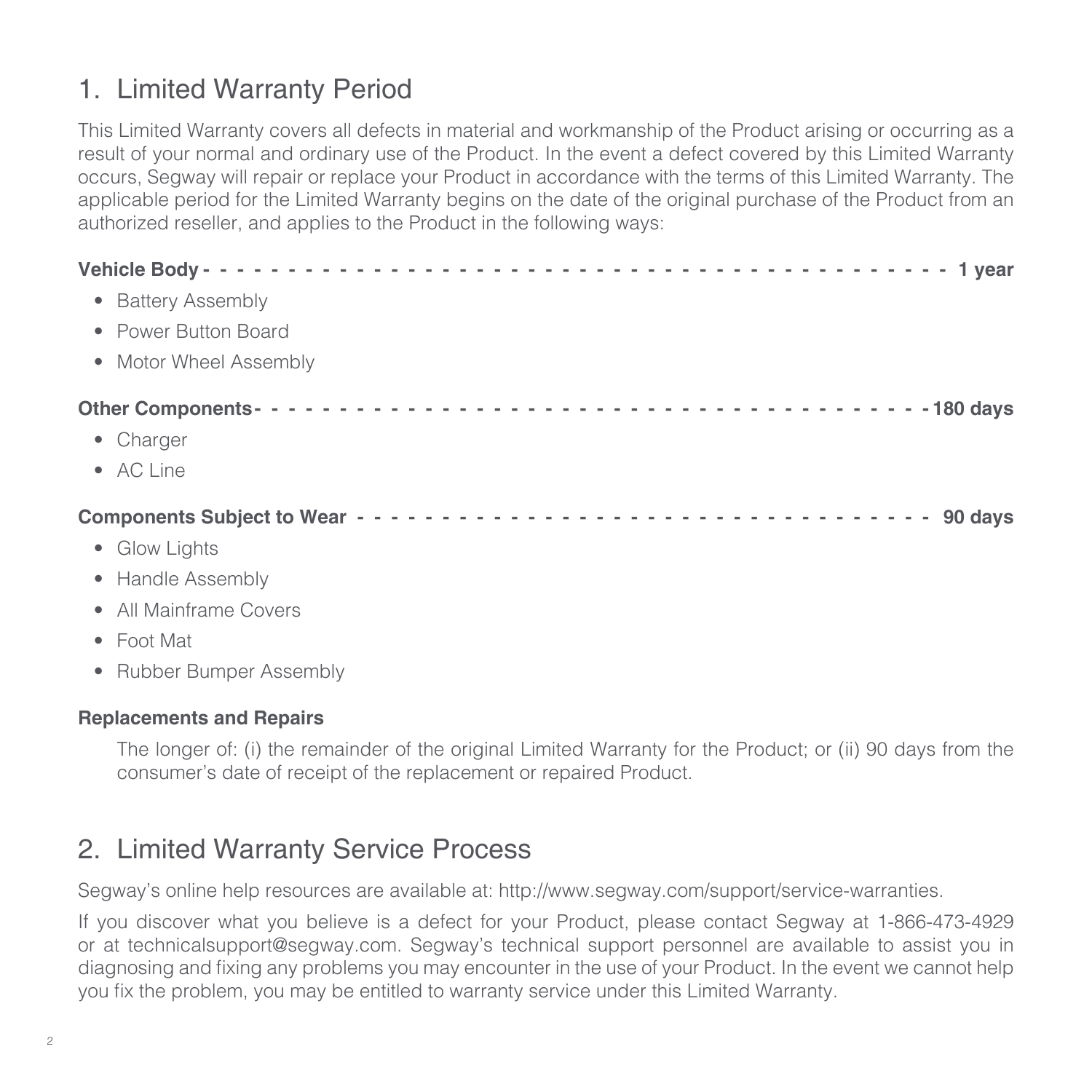In order to submit your Product for warranty service pursuant to this Limited Warranty, you will be asked to provide Segway with (i) the proof of purchase from an authorized retailer; and (ii) the Product's serial number. Upon verification of your eligibility, you will need to provide your name, email address, mailing address and contact telephone number in order to receive a return materials authorization ("RMA") number. Segway must receive your defective Product within thirty (30) days from Segway's issuance of an RMA to you. Segway may direct you to a designated third party for warranty repairs.

You will be responsible for the cost of shipping and insuring the shipment of your Product to Segway, and you assume the risk of loss in the event your Product is lost or damaged during shipment from you to Segway. You must include your defective Product within the original packaging or Segway approved packaging, which will be provided at a cost, for the shipment of the Product to Segway. Neither Ninebot nor Segway is responsible for any damages caused by your improper packaging or shipment of the Product to Segway.

An authorized service provider will conduct an inspection of your Product. If Segway determines that the problem is not covered under the Limited Warranty, Segway will notify you and inform you of service or replacement alternatives that are available to you on a fee basis, or Segway will return your Product to you unrepaired, and in such instance, you will be responsible for the cost of shipping and insuring the shipment of your Product from Segway to you.

For eligible warranty claims, Segway will service defective Product with new or reconditioned parts of same or similar style at no cost to you for the service. Parts replaced by Segway will be retained by, and become the property of Segway. For eligible warranty claims, Segway will pay reasonable return shipping charges for the return of the Product to you.

### 3. Limited Warranty Eligibility

- **3.1.** Your request for service must be received by Segway within the Limited Warranty Period as described above, and Segway must receive your Product in accordance with the Limited Warranty Service Process defined above.
- **3.2.** Your Product must be purchased from an authorized reseller of the Product.
- **3.3.** You must retain the original purchase receipt and your Limited Warranty, and provide this documentation to Segway to verify your warranty eligibility.
- **3.4.** This Limited Warranty describes the service available to you in the event your Product requires warranty service.
- **3.5.** Your Product must have the serial number clearly legible, unobscured, uneffaced and unmodified.
- **3.6.** Your Product must have its tamper-resistant seals in place and unmodified.

### 4. Limited Warranty Exclusions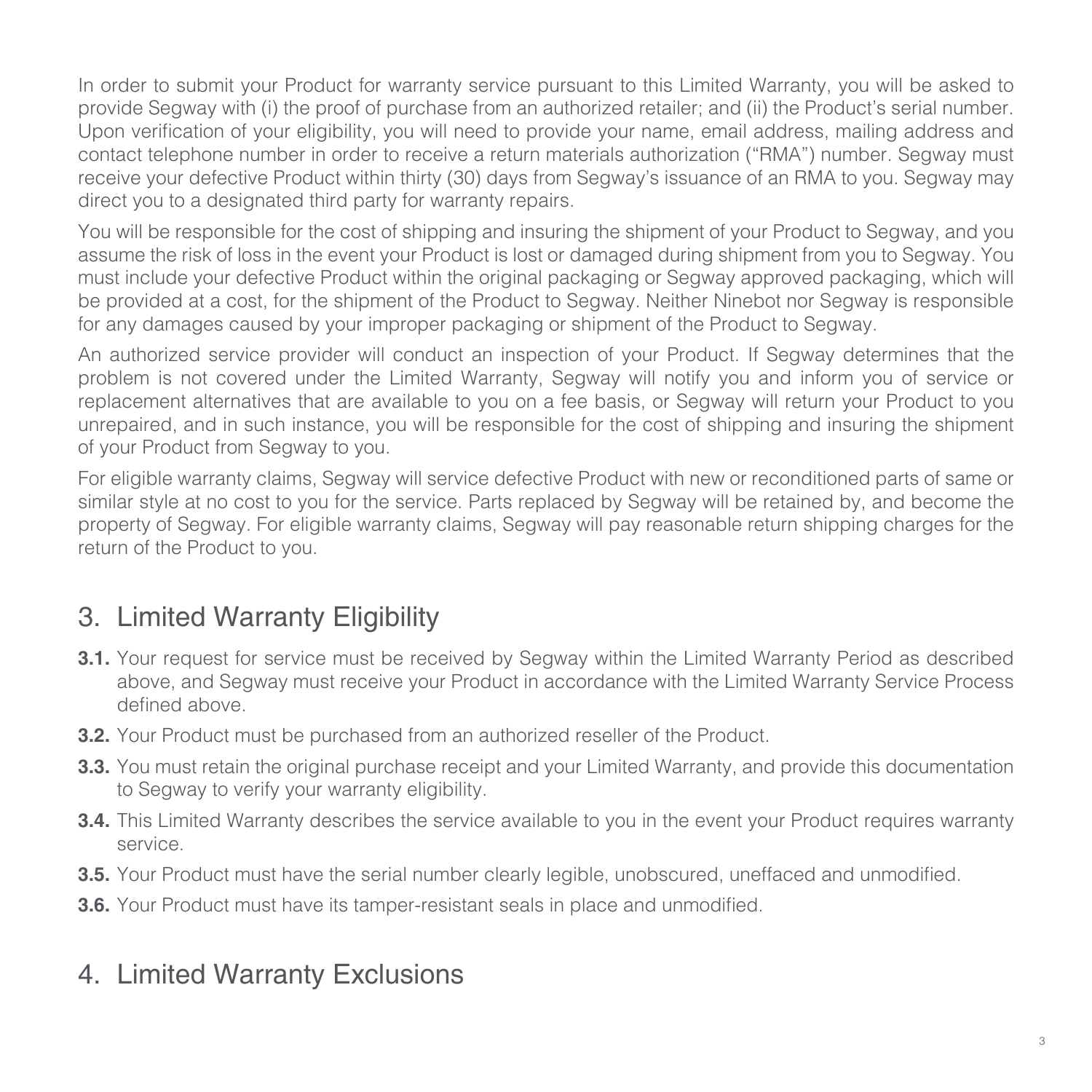This Limited Warranty describes the service available to you in the event your Product requires warranty service, and you may have additional protections under your local laws. This Limited Warranty does not cover and excludes damage to your Product:

- **4.1.** Caused by abuse, misuse, neglect or commercial use.
- **4.2.** Caused by improper charging, storage, or operation, including, without limitation, use contrary to the user materials, use exceeding specified weight and age limits, use on stairs, walls and curbs, or any extreme sport or exhibition use.
- **4.3.** Caused by accident, collision, riding over obstacles, racing, fire, water submersion, high pressure water spray, freezing, earthquake, dropping, severe oxidation, or chemical solvent corrosion.
- **4.4.** Caused by any repair that was unauthorized by Ninebot or Segway.
- **4.5.** Caused from improper packaging or mishandling during shipment to the warranty-service provider.
- **4.6.** That is cosmetic, including, scratches, dents and the removal of protective coatings that are designed to diminish over time, unless such damage occurred due to a defect in materials.
- **4.7.** Caused by the use of the Product with, or any modification to the Product using, any third party product, component or accessory that is not sold by Ninebot or Segway.
- **4.8.** That does not arise from Ninebot's product-design, technology, manufacturing or quality.

### 5. Liability Disclaimer and Limitation

Neither Ninebot nor Segway assumes, or authorizes anyone to assume on its behalf, any other obligation or liability in connection with a Product, its component parts, accessories, service repair, or this Limited Warranty. Ninebot and Segway are not responsible for any loss of use of a Product, its component parts, accessories, or for any inconvenience or other loss or damage which might be caused from any defect in a Product, its component parts, accessories, service repair, or for any other incidental or consequential damages the purchaser may have as a result of any defect in a Product, its component parts, accessories, or service repair.

THIS LIMITED WARRANTY IS THE ONLY WARRANTY APPLICABLE TO PRODUCT AND ITS COMPONENT PARTS, ACCESSORIES, AND SERVICE REPAIR. NINEBOT, SEGWAY AND THEIR RESPECTIVE AFFILIATED COMPANIES DISCLAIM ALL OTHER WARRANTIES, EXPRESS OR IMPLIED, INCLUDING IMPLIED WARRANTIES OF MERCHANTABILITY AND FITNESS FOR A PARTICULAR PURPOSE, OTHER THAN THOSE WARRANTIES IMPLIED BY AND INCAPABLE OF EXCLUSION, RESTRICTION, OR MODIFICATION UNDER APPLICABLE LAW. ANY SUCH IMPLIED WARRANTIES WHICH MAY BE REQUIRED BY LAW AND ARE NOT DISCLAIMED HEREBY ARE LIMITED, TO THE EXTENT ALLOWED BY LAW, TO THE APPLICABLE PERIOD OF THIS LIMITED WARRANTY, OR TO THE APPLICABLE TIME PERIOD PROVIDED BY THE APPLICABLE COUNTRY/STATE LAW, WHICHEVER PERIOD IS SHORTER. SOME COUNTRIES/STATES DO NOT ALLOW LIMITATIONS ON HOW LONG AN IMPLIED WARRANTY LASTS, SO THE ABOVE LIMITATION MAY NOT APPLY TO YOU. SOME COUNTRIES/STATES DO NOT ALLOW THE EXCLUSION OR LIMITATION OF INCIDENTAL OR CONSEQUENTIAL DAMAGES, SO THE ABOVE LIMITATION OR EXCLUSION MAY NOT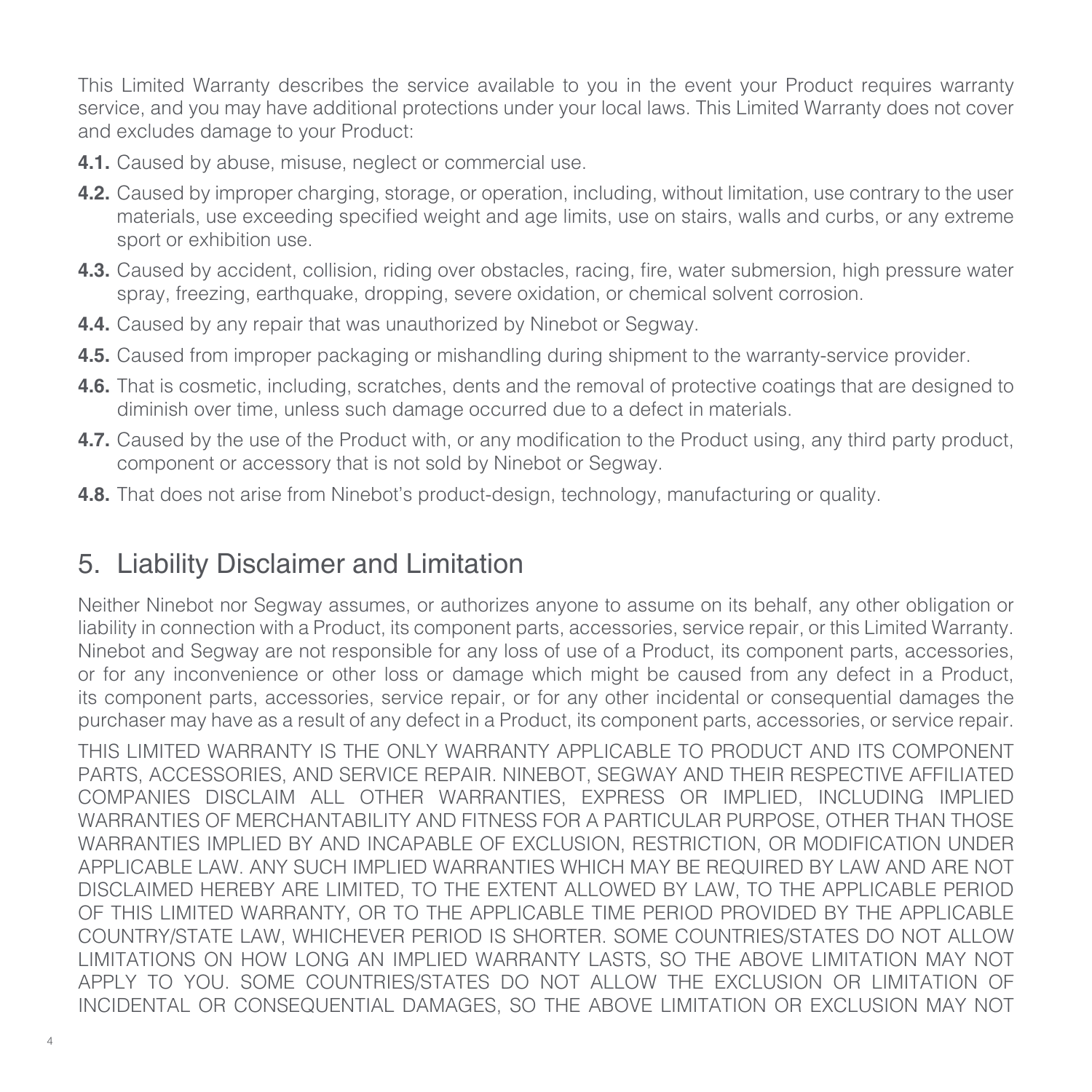#### APPLY TO SOME PURCHASERS.

NINEBOT'S AND SEGWAY'S TOTAL AND AGGREGATE LIABILITY FOR ALL CLAIMS, JOINT AND SEVERALLY, ARISING HEREUNDER AND ANY AND ALL APPLICABLE WARRANTIES AT LAW ARE LIMITED TO THE REPAIR OR REPLACEMENT OF ANY DEFECTIVE PRODUCT, AS DETERMINED IN NINEBOT'S OR SEGWAY'S DISCRETION, AND ALL INCIDENTAL AND CONSEQUENTIAL DAMAGES ARE HEREBY EXCLUDED, UNLESS SUCH LIMITATIONS AND EXCLUSIONS ARE PROHIBITED BY APPLICABLE LAW. SOME COUNTRIES/STATES DO NOT ALLOW THE EXCLUSION OR LIMITATION OF INCIDENTAL OR CONSEQUENTIAL DAMAGES, SO THE ABOVE LIMITATION OR EXCLUSION MAY NOT APPLY TO YOU.

#### 6. Claims and Dispute Resolution

SEGWAY AND YOU AGREE THAT ALL CLAIMS OR DISPUTES ARISING IN ANY WAY FROM THIS LIMITED WARRANTY OR THE SALE, CONDITION OR PERFORMANCE OF THE PRODUCT, WHETHER BASED IN CONTRACT, TORT, STATUTORY, FRAUD, MISREPRESENTATION OR ANY OTHER LEGAL THEORY, AND ALL CLAIMS THAT ARE SUBJECT OF A PURPORTED CLASS ACTION LITIGATION THAT YOU ARE NOT A MEMBER OF THE CERTIFIED CLASS, SHALL BE RESOLVED THROUGH ARBITRATION AS PROVIDED FOR HEREIN, OR IN SMALL CLAIMS COURT, AND NOT BY A TRIAL BY JURY. YOU WAIVE THE RIGHT TO A TRIAL BY JURY, AND WAIVE THE RIGHT TO PARTICIPATE IN CLASS ACTIONS ARISING FROM OR RELATING TO ANY AND ALL CLAIMS AND DISPUTES WITH NINEBOT AND SEGWAY. YOU AGREE THAT YOU MAY ARBITRATE CLAIMS AGAINST NINEBOT AND SEGWAY ONLY IN YOUR INDIVIDUAL CAPACITY, AND NOT AS A PLAINTIFF, A CLASS REPRESENTATIVE, OR CLASS MEMBER IN ANY CLASS OR REPRESENTATIVE PROCEEDING. THIS AGREEMENT EVIDENCES A TRANSACTION IN INTERSTATE COMMERCE, AND THUS THE FEDERAL ARBITRATION ACT GOVERNS THE INTERPRETATION AND ENFORCEMENT OF THIS PROVISION. THIS PARAGRAPH SHALL SURVIVE THE TERMINATION OF THIS LIMITED WARRANTY. NINEBOT REQUIRES THAT YOU ARBITRATE YOUR CLAIMS AGAINST NINEBOT PURSUANT TO THE ARBITRATION DESCRIBED BELOW PRIOR TO YOUR EXERCISE OF YOUR RIGHTS PURSUANT TO TITLE I OF THE MAGNUSON-MOSS WARRANTY ACT. TITLE I OF THE MAGNUSON-MOSS WARRANTY ACT DOES NOT REQUIRE YOU TO PURSUE RIGHTS AND REMEDIES AVAILABLE TO YOU THAT ARE NOT PROVIDED BY TITLE I OF THE MAGNUSON-MOSS WARRANTY ACT.

Any such arbitration shall not be combined or consolidated with a claim or dispute involving any other person's or entity's product or claim or dispute, and specifically, without limitation of the foregoing, shall not under any circumstances proceed as part of a class action or class arbitration.

If you intend to seek arbitration, you must first send to Ninebot, by certified mail, a written notice of dispute at least thirty (30) days in advance of initiating the arbitration. The notice to Ninebot should be addressed to: Attention: Disputes, Segway Inc., 14 Technology Drive, Bedford, NH 03110. The notice must include: (i) a description of your claim and the basis of the dispute; and (ii) a description of the relief you are seeking. If Ninebot and you do not reach an agreement to resolve the claim within thirty (30) days after Ninebot receives your notice, you or Ninebot may commence an arbitration proceeding. You are encouraged to seek redress directly from Ninebot, provided, however, Ninebot does not require you to seek your redress solely from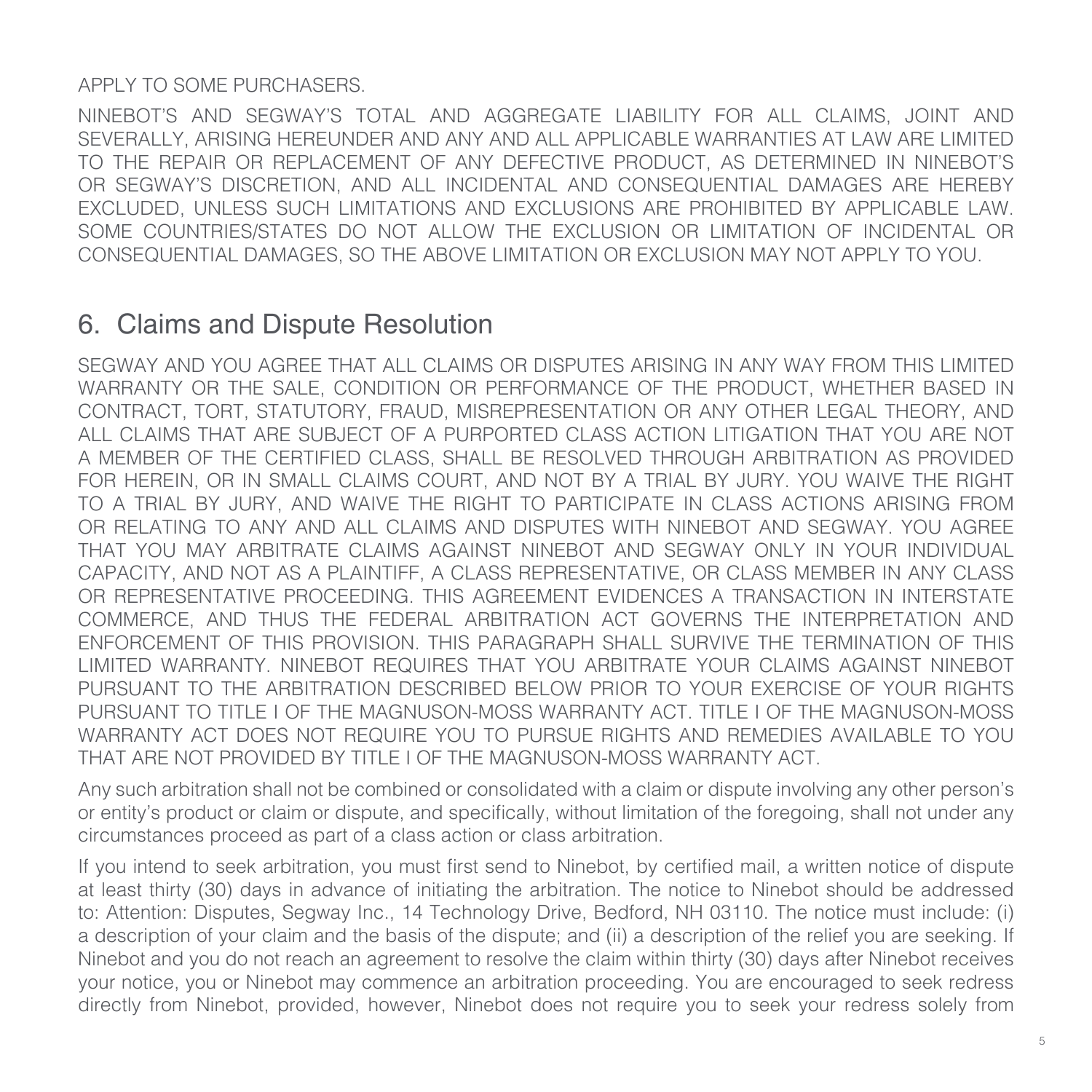#### Ninebot.

During the arbitration, the amount of any settlement offer made by Ninebot or you will not be disclosed to the arbitrator until after the arbitrator determines the amount, if any, to which you or Ninebot is entitled to receive from the other party.

The arbitration shall be conducted by the American Arbitration Association (AAA) pursuant to its Commercial Arbitration Rules and the Supplementary Procedures for Consumer-Related Disputes (collectively "AAA Rules"). The AAA Rules are available online at adr.org, or by calling the AAA at 1-800-778-7879. The Federal Arbitration Act governs this provision. Even after the termination of the Limited Warranty, the arbitrator shall decide all issues of interpretation and application of the Limited Warranty, and a court may determine the scope and enforceability of this arbitration provision. The arbitration shall be conducted before a single arbitrator, whose award may not exceed, in form or amount, the relief allowed by the applicable law.

Ninebot shall pay for your cost of the arbitration. For any arbitration in which your total damage claims, exclusive of attorney fees and expert witness fees, is \$5,000.00 or less ("Small Claim"), the arbitrator may, if you prevail, award your reasonable attorney fees, expert witness fees and costs as part of any award, but may not grant its attorney fees, expert witness fees or costs unless it is determined that any of the claims was brought in bad faith. In a Small Claim case, you shall be required to pay no more than half of the total administrative, facility and arbitrator fees, or \$50.00 of such fees, whichever is less, and Ninebot shall pay the remainder of such fees.

Administrative, facility and arbitrator fees for arbitrations in which your total damage claims, exclusive of attorney fees and expert witness fees, exceed \$5,000.00 ("Large Claim"), shall be determined according to AAA Rules. In a Large Claim case, the arbitrator may grant to the prevailing party, or apportion among the parties, reasonable attorney fees, expert witness fees and costs. The arbitrator may award declaratory or injunctive relief only in favor of the individual party seeking relief and only to the extent necessary to provide relief warranted by that party's individual claim.

Judgment may be entered on the arbitrator's award in a Small Claim or Large Claim case in any court of competent jurisdiction.

This arbitration provision also applies to claims and disputes by you, the purchaser of the product, and all those in privity with you, including your family members, beneficiaries and assigns, against Ninebot's parent(s), subsidiaries and affiliates, and any person or entity that licensed, supplied, sold or distributed the product, and each of their officers, employees, representatives, licensors/licensees, agents, beneficiaries, predecessors in interest, successors, and/or assigns.

You may opt out of this dispute resolution procedure by providing notice to Ninebot no later than thirty (30) calendar days after the date of the first consumer purchaser's purchase of the product. To opt out you must send notice by e-mail to Ninebot at optout@segway.com, with the subject line: "Arbitration Opt Out." The opt out notice by e-mail must include (a) your name, email address, mailing address and phone number; (b) the date on which the product was purchased; (c) the product model name or model number; and (d) the Serial Number. Alternatively, you may opt out by calling 1-866-473-4929, prompt 2 no later than thirty (30) calendar days from the date of the first consumer purchaser's purchase of the product and providing the same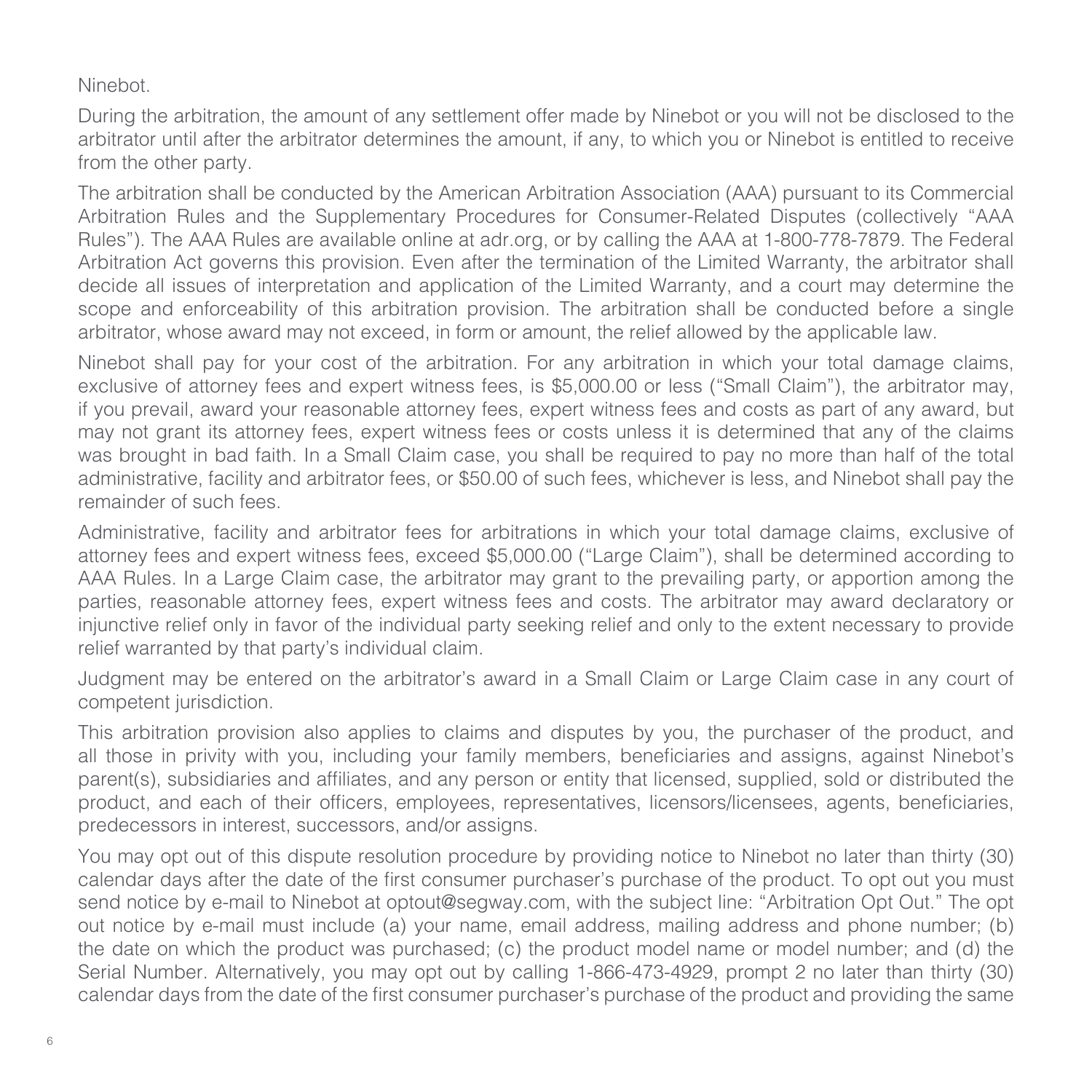information. These are the only two forms of notice that will be effective to opt out of this dispute resolution procedure. Opting out of this dispute resolution procedure will not affect the coverage of the Limited Warranty in any way, and you will continue to enjoy the benefits of the Limited Warranty.

#### **The following is a description of the arbitration process:**

- **A.** Mail a Notice of Dispute to Ninebot. Prior to initiating arbitration against Ninebot, you must first notify Ninebot of your dispute. Please include your contact information, your concerns, and the relief you seek from Ninebot, and any information you believe would be helpful in the resolution of your dispute. Ninebot will review your Notice of Dispute to determine whether Ninebot can satisfy your concerns without the need for arbitration. The notice should be sent by certified mail to Attention: Disputes, Segway Inc., 14 Technology Drive, Bedford, NH 03110. Please keep a copy of your notice for your records.
- **B.** Wait 30 Days. Ninebot will review your Notice of Dispute within thirty (30) days of Ninebot's receipt of your Notice of Dispute. If you do not hear from Ninebot within thirty (30) days of Ninebot's receipt of your Notice of Dispute, you may proceed with filing an arbitration claim against Ninebot. Should Ninebot provide you a written settlement offer, please keep this settlement offer as Ninebot and you will be required to show this settlement offer to the arbitrator, although such offers cannot be shown to the arbitrator until after the determination of the merits of your claim.
- **C.** Complete a Demand for Arbitration. You can initiate arbitration by completing a Demand for Arbitration that includes a basic statement of the (i) names and addresses and telephone numbers of the parties involved); (ii) your description of the dispute; and (iii) your short statement detailing why you are entitled to relief.
- **D.** Send Ninebot Your Demand for Arbitration. You can send Ninebot your Demand for Arbitration at the following address: Attention: Disputes, Segway Inc., 14 Technology Drive, Bedford, NH 03110. Please keep a copy of your notice for your records.
- **E.** Send AAA Two (2) Copies of Your Demand for Arbitration. The Demand for Arbitration includes the address that you are to send two (2) copies of your Demand for Arbitration. This address is AAA Case Filing Services at 1101 Laurel Oak Road, Suite 100, Voorhees, NJ 08043. You should also include a copy of this warranty policy, and the appropriate filing fee. Ninebot will promptly reimburse you for this filing fee. If you cannot afford to pay the filing fee, please contact Ninebot, and Ninebot will pay the filing fee for you if your claims seek a remedy less than \$75,000. AAA has an online filing option that you can find on its website: www.adr.org.
- **F.** AAA Appointment of Arbitrator. If no claim in the arbitration exceeds \$75,000, the AAA will appoint an arbitrator and notify you and Ninebot of the arbitrator's name and qualifications. The AAA requires all arbitrators to check for any past or present relationships with the parties, potential witnesses, and the parties' attorneys. If the arbitrator has any such relationship, the AAA will inform Ninebot and you. If either you or Ninebot objects to the AAA's choice of arbitrator, we'll have seven (7) days to inform the AAA.